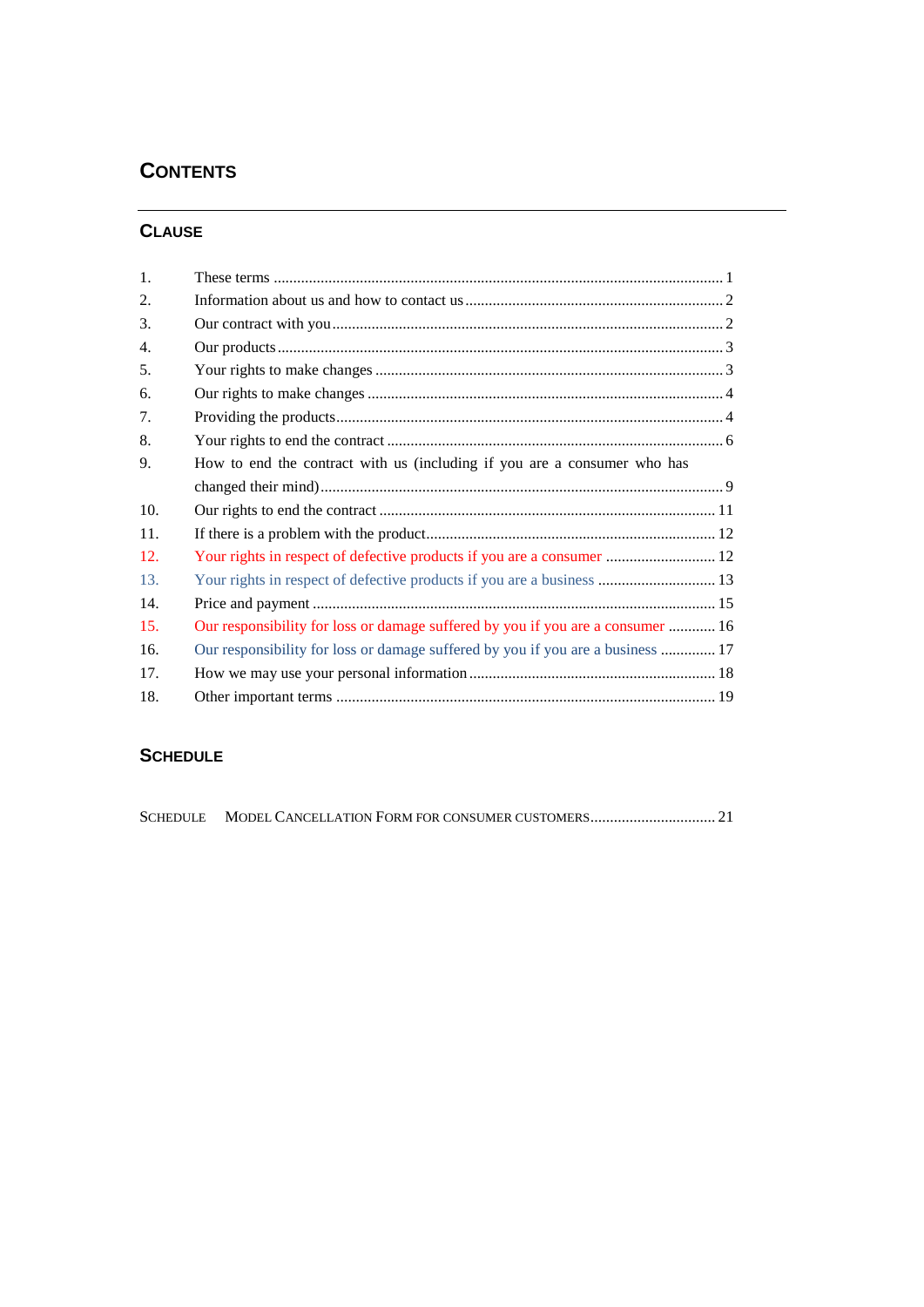#### **OUR TERMS**

#### **1. THESE TERMS**

- 1.1 **What these terms cover**. These are the terms and conditions on which we supply products to you, whether these are goods or services.
- 1.2 **Why you should read them**. Please read these terms carefully before making your order. These terms tell you who we are, how we will supply to you, how you and we may change or end the contract, what to do if there is a problem and other important information.
- 1.3 **Are you a business customer or a consumer?** In some areas you will have different rights under these terms depending on whether you are a business or consumer. You are a consumer if:
	- You are an individual.
	- You are buying products from us wholly or mainly for your personal use (not for use in your trade, business, craft or profession).

Provisions specific to consumers only are in RED and those specific to businesses only are in BLUE

1.4 **If you are a business customer this is our entire agreement with you**. If you are a business customer these terms constitute the entire agreement between us in relation to your purchase. You acknowledge that you have not relied on any statement, promise, representation, assurance or warranty made or given by or on behalf of us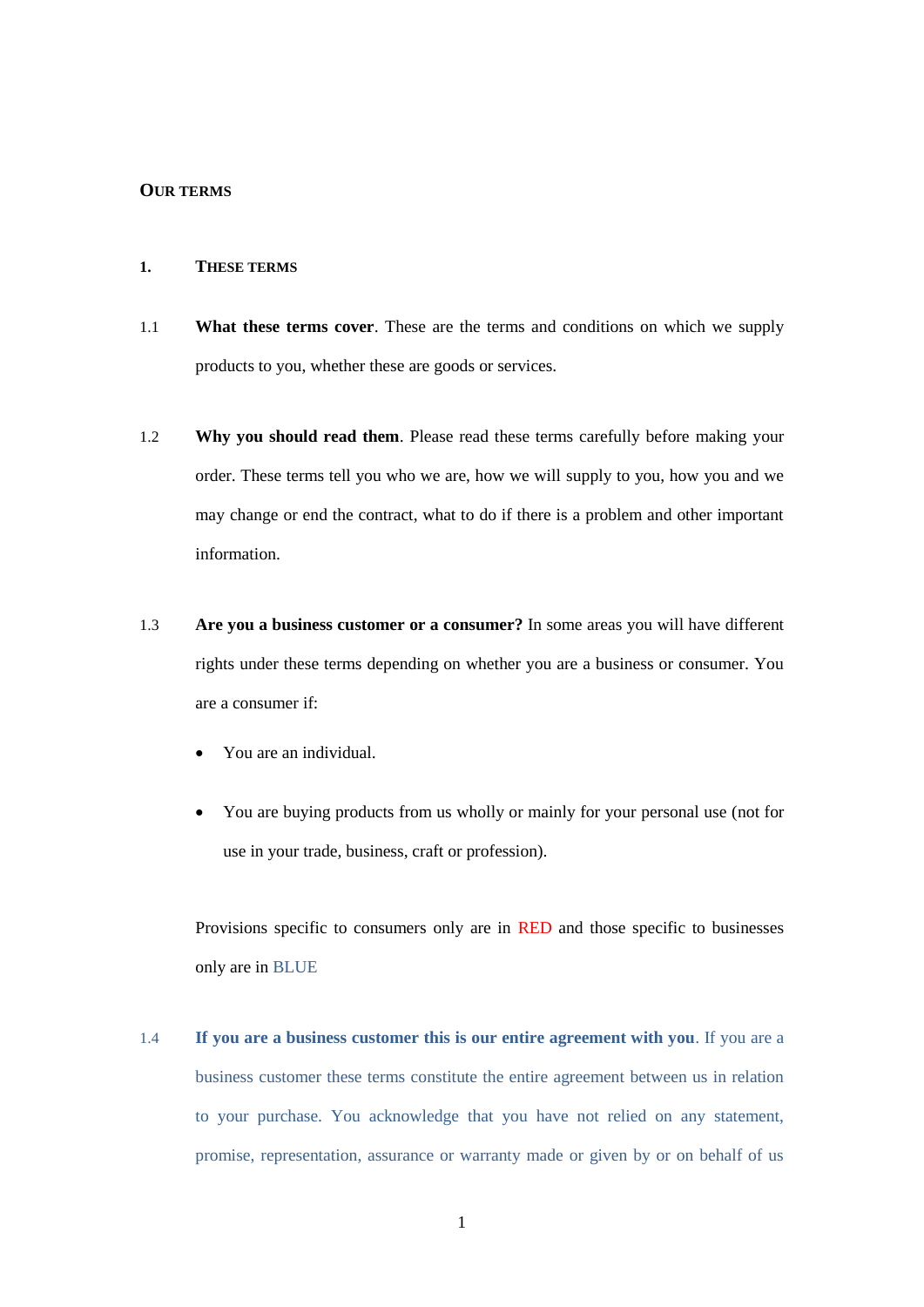which is not set out in these terms and that you shall have no claim for innocent or negligent misrepresentation based on any statement in this agreement.

#### **2. INFORMATION ABOUT US AND HOW TO CONTACT US**

- 2.1 **Who we are**. We are Briants of Risborough Limited a company registered in England and Wales, with company registration number 00827172 and registered office at Green Close Works Thame Road, Longwick, Princes Risborough, Buckinghamshire, HP27 9SG. Our VAT number is GB194-3644-40.
- 2.2 **How to contact us**. You can contact us by telephoning our customer service team at 01844 343663 or 01844 345975 or by writing to us at Green Close Works Thame Road, Longwick, Princes Risborough, Buckinghamshire, HP27 9SG (United Kingdom).
- 2.3 **How we may contact you**. If we have to contact you we will do so by telephone or by writing to you at the email address or postal address you give in your order.
- 2.4 **"Writing" includes emails**. When we use the words "writing" or "written" in these terms, this includes emails.

## **3. OUR CONTRACT WITH YOU**

- 3.1 **How we will accept your order**. If you order online through our website then we accept your order when we email you to accept it, at which point a contract will first come into existence between you and us. If you order over the telephone or in-store then we will tell you verbally that your order has been accepted
- 3.2 **If we cannot accept your order**. If you order online through our website and we cannot accept your order, we will tell you in writing and will not charge for the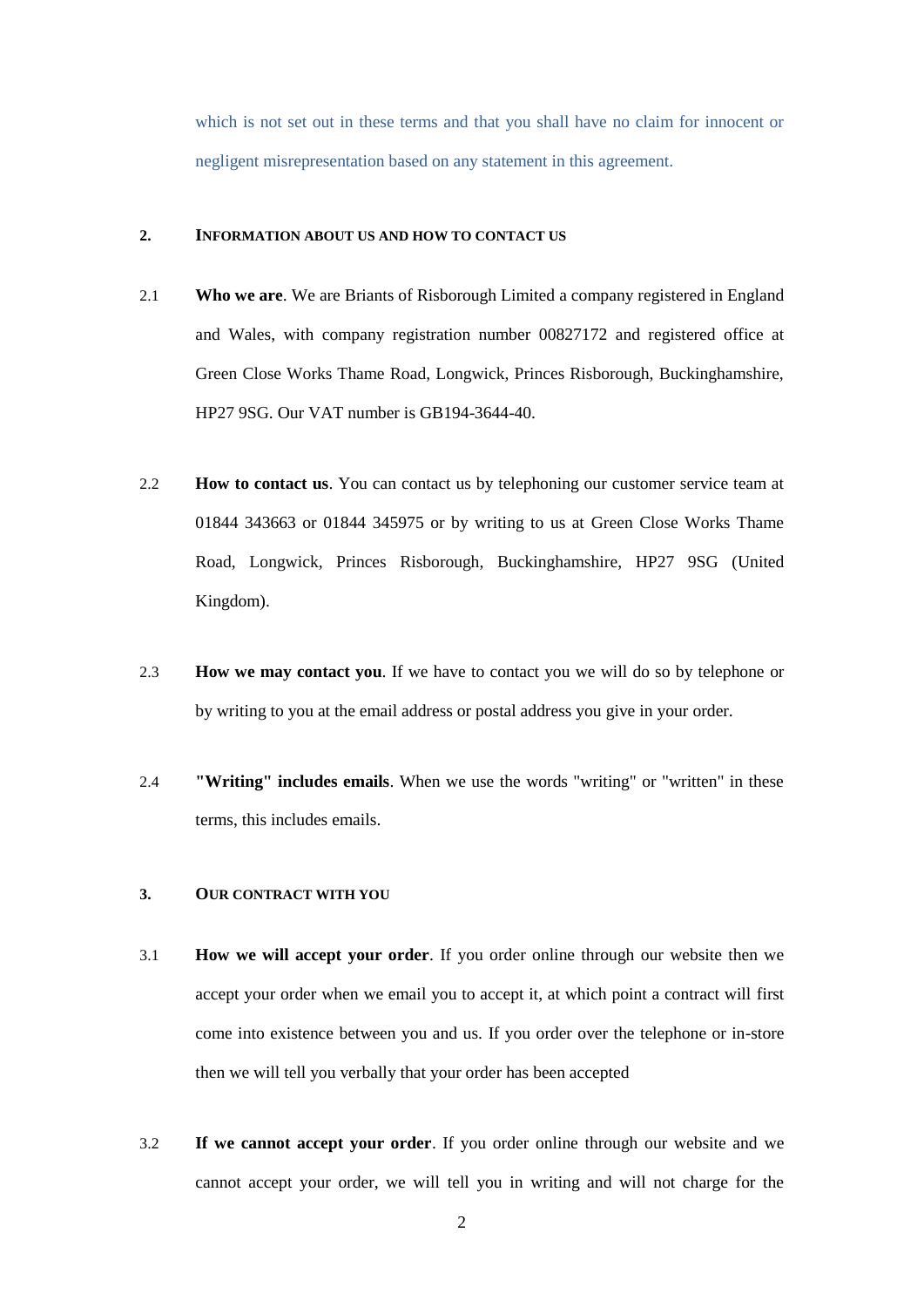product. If you order over the telephone or in-store we tell you verbally that we cannot accept your order. This might be because the product is out of stock, because of unexpected limits on our resources, because we have identified an error in the price or description of the product or because we cannot meet a delivery date you have specified.

- 3.3 **Your order number**. We will assign an order number to your order and tell you what it is when we accept your order. Please tell us the order number whenever you contact us about your order.
- 3.4 We only sell in the UK. Our website (www.briantsltd.co.uk) is solely for sale of products in the UK. It does not accept orders from or deliveries to addresses outside the UK

#### **4. OUR PRODUCTS**

- 4.1 **Products may vary slightly from their pictures**. The images of the products on our website are for illustrative purposes only. Your product may vary slightly from those images.
- 4.2 **Product packaging may vary**. The packaging of the product may vary from that shown in images on our website.

#### **5. YOUR RIGHTS TO MAKE CHANGES**

If you wish to make a change to the product you have ordered please contact us. We will let you know if the change is possible. If it is possible we will let you know about any changes to the price of the product, the timing of supply or anything else which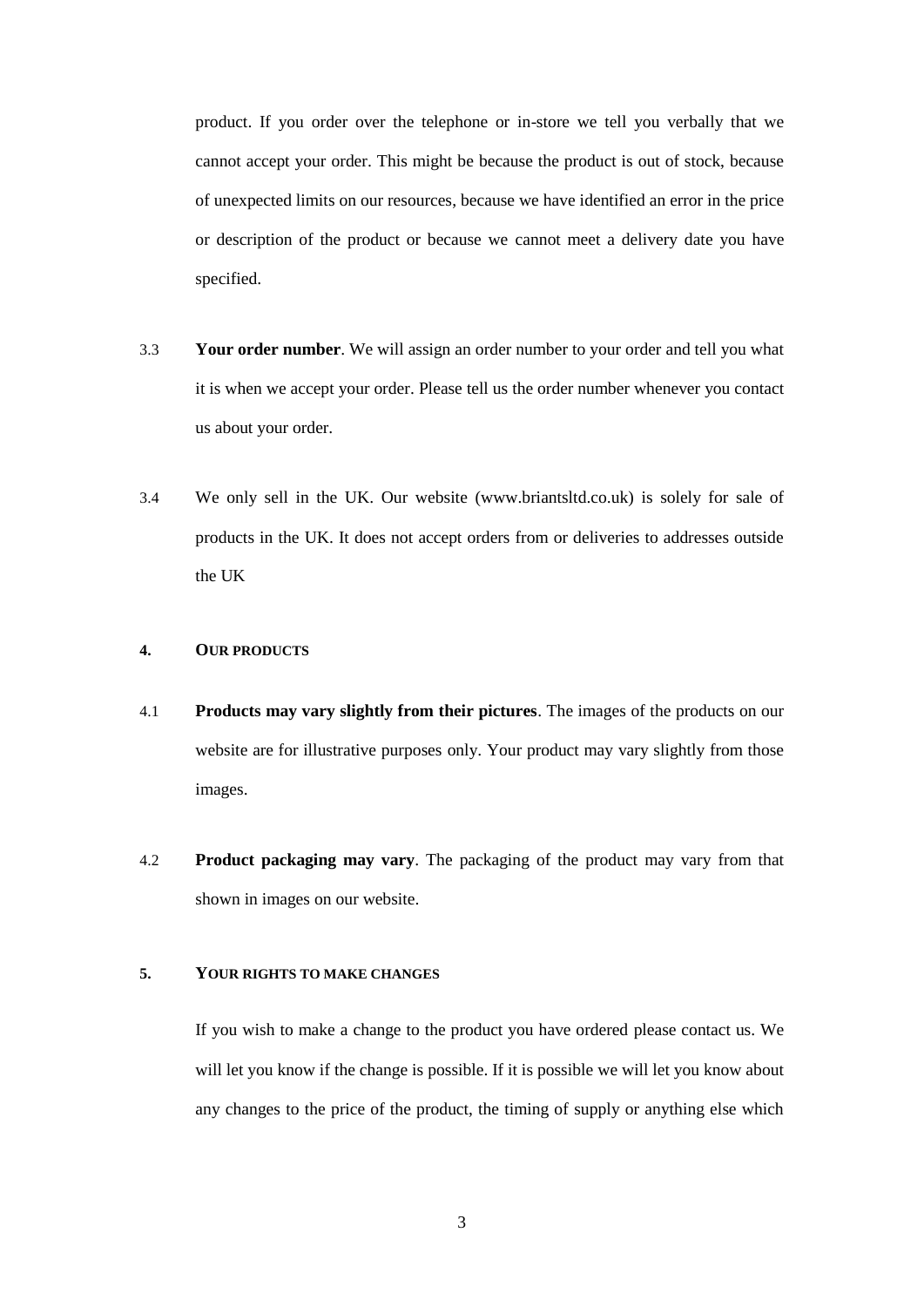would be necessary as a result of your requested change and ask you to confirm whether you wish to go ahead with the change.

#### <span id="page-4-0"></span>**6. OUR RIGHTS TO MAKE CHANGES**

#### 6.1 **Minor changes to the products**. We may change the product:

- (a) to reflect changes in relevant laws and regulatory requirements; and
- (b) to implement technical adjustments and improvements, but not so as to affect your use of the product.

#### **7. PROVIDING THE PRODUCTS**

- 7.1 **Delivery costs**. The costs of delivery will usually be as displayed to you on our website. Where delivery costs are not shown on our website, the costs will be quoted prior to our acceptance of your order.
- 7.2 **When we will provide the products**. During the order process we will estimate when we will get the products to you. While we shall try hard to meet that estimate, no liability is accepted for any loss arising from delayed or erroneous delivery. If delivery is required urgently and before the estimated delivery time, please contact us to ask if faster delivery is possible at an increased cost, which you will have to pay before such delivery is made.
- 7.3 **We are not responsible for delays outside our control**. If our supply of the products is delayed by an event outside our control then we will contact you as soon as possible to let you know and we will take steps to minimise the effect of the delay. Provided we do this we will not be liable for delays caused by the event, but if there is a risk of delay exceeding two months, you may contact us to end the contract and receive a refund for any products for which you have paid, but not received.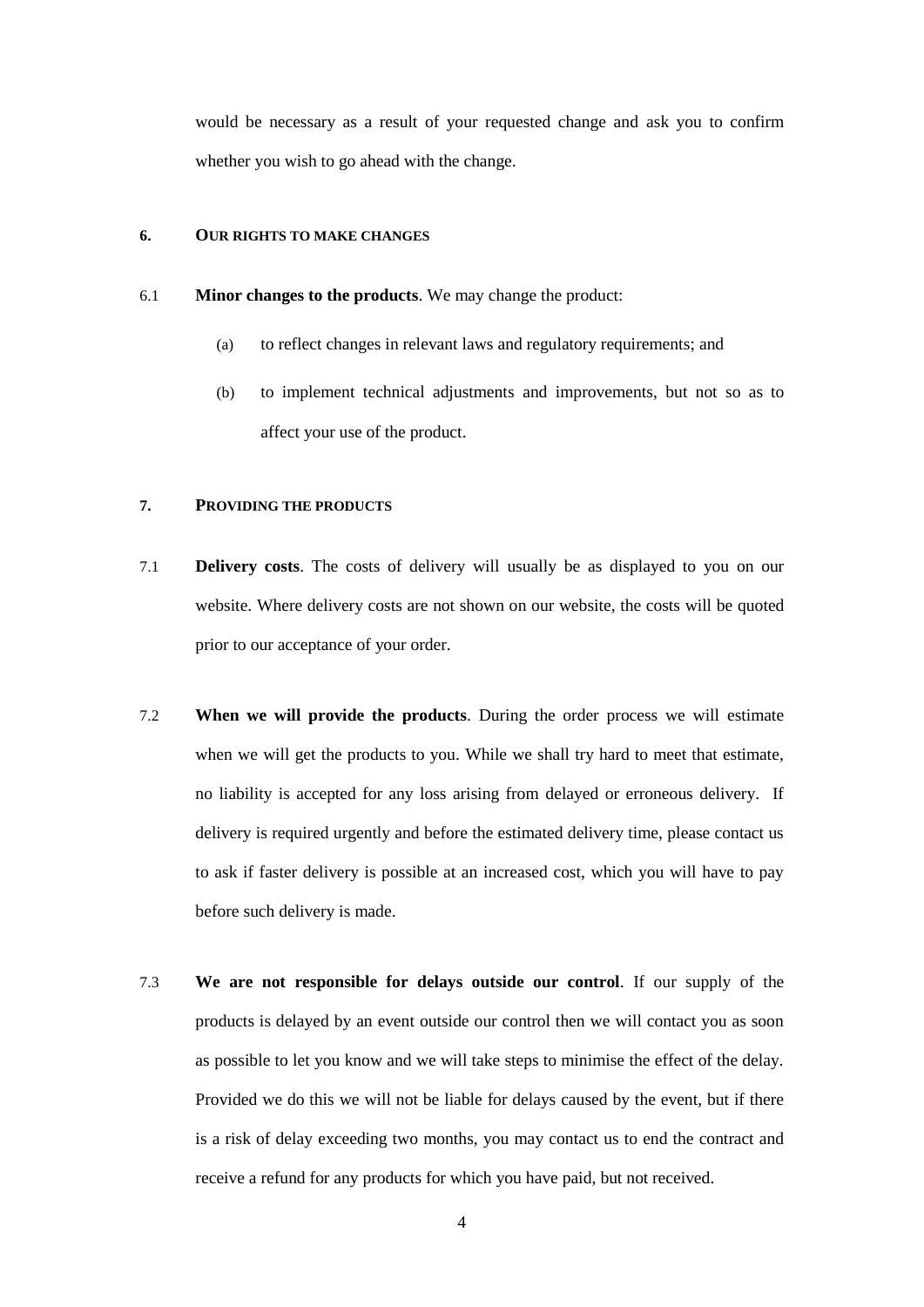- 7.4 **If you are not at home when the product is delivered**. If no one is available at your address to take delivery and the products cannot be posted through your letterbox, our courier will leave you a note telling you how to rearrange delivery or collect them locally.
- 7.5 **If you do not re-arrange delivery**. If after a failed delivery to you, you do not rearrange delivery or collect the goods as advised by the courier, we will contact you for further instructions and may charge you for storage costs and any further delivery costs. If, despite our reasonable efforts, we are unable to contact you or re-arrange delivery we may end the contract and clause [10.2](#page-12-0) will apply.
- 7.6 **When you become responsible for the goods**. A product which is goods will be your responsibility from the time we deliver the product to the address you gave us or you collect it as directed.
- 7.7 **When you own goods**. You own a product which is goods once we have received payment in full.
- 7.8 (Business Customers only) Until payment in full is made you must keep such goods separate from other goods and clearly marked so that they can be readily identified as our property. Any payment received by you for any sale of such goods must be held in a separate account in trust for us. In the event of non-payment by you for such goods we will, without loss of any other right or remedy, remove from your possession any such goods belonging to us. We shall be entitled to enter the property where the goods are stored and repossess and remove them. You hereby grant us irrevocable licence to enter your premises for the said purposes.
- 7.9 **Reasons we may suspend the supply of products to you**. We may have to suspend the supply of a product to: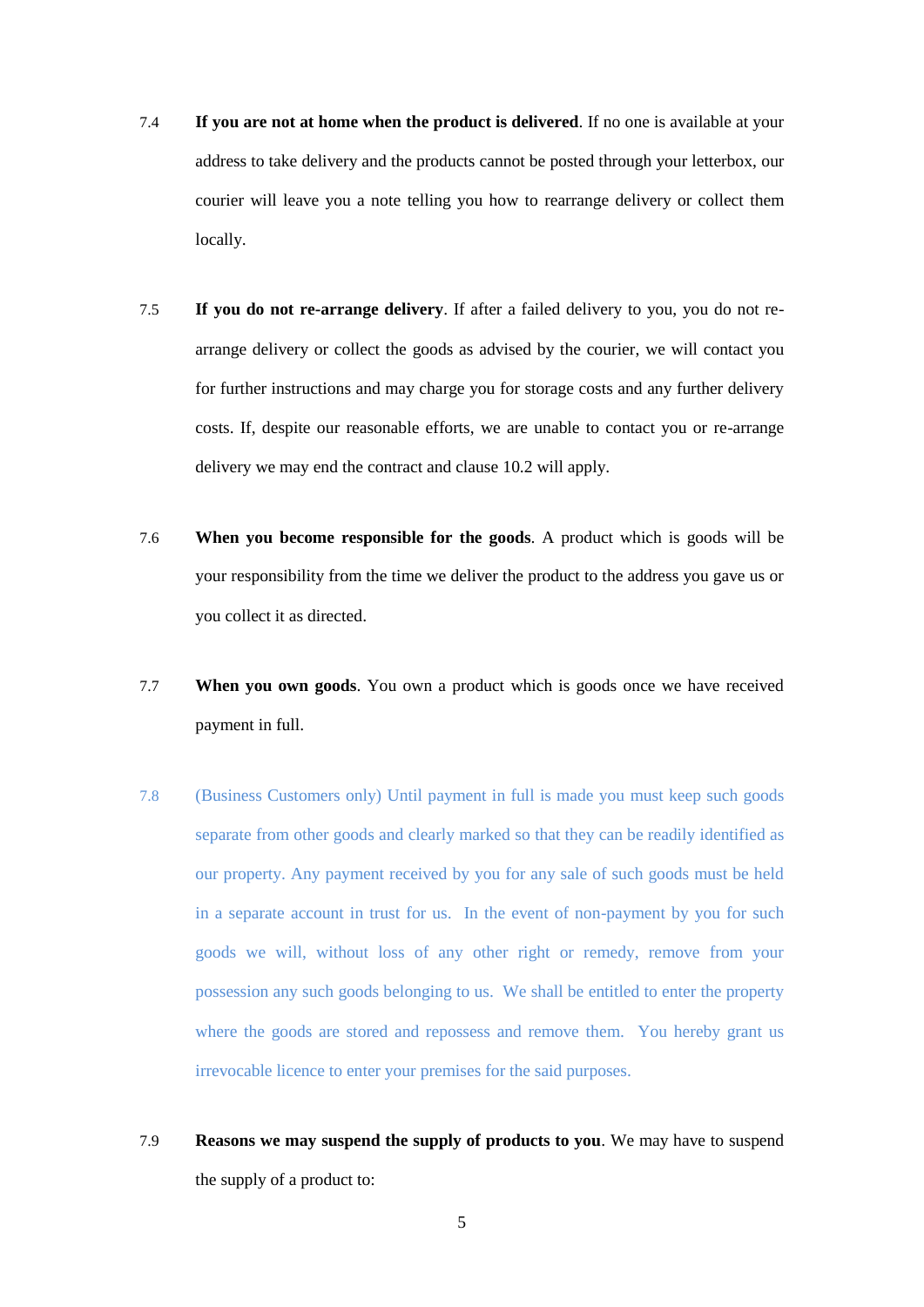- (a) deal with technical problems or make minor technical changes;
- (b) update a product for changes in relevant laws and regulatory requirements;
- (c) make changes requested by you or notified by us to you (see clause [6\)](#page-4-0).
- 7.10 For business customers, we shall be deemed to have fulfilled our contract by delivery of quantity within 10% plus or minus of the quantity of goods ordered and you shall be charged at the contract rate for the quantity delivered.

### **8. YOUR RIGHTS TO END THE CONTRACT**

- <span id="page-6-0"></span>8.1 **You can always end your contract with us**. Your rights when you end the contract will depend on what you have bought, whether there is anything wrong with it, how we are performing, when you decide to end the contract and whether you are a consumer or business customer:
	- (a) **If what you have bought is faulty or misdescribed you may have a legal** right to end the contract (or to get the product repaired or replaced or a service re-performed or to get some or all of your money back), **see clause [12](#page-12-1)** if you are a consumer and **clause [13](#page-13-0)** if you are a business;
	- (b) **If you want to end the contract because of something we have done or have told you we are going to do, see** *clause* **[8.2](#page-7-0)**;
	- (c) **If you are a consumer and have just changed your mind about the product, see** *clause* **[8.3](#page-7-1)**. You may be able to get a refund if you are within the cooling-off period, but this may be subject to deductions and you will have to pay the costs of return of any goods;
	- (d) **In all other cases (if we are not at fault and you are not a consumer exercising your right to change your mind), see** *clause* **[8.6](#page-8-0)**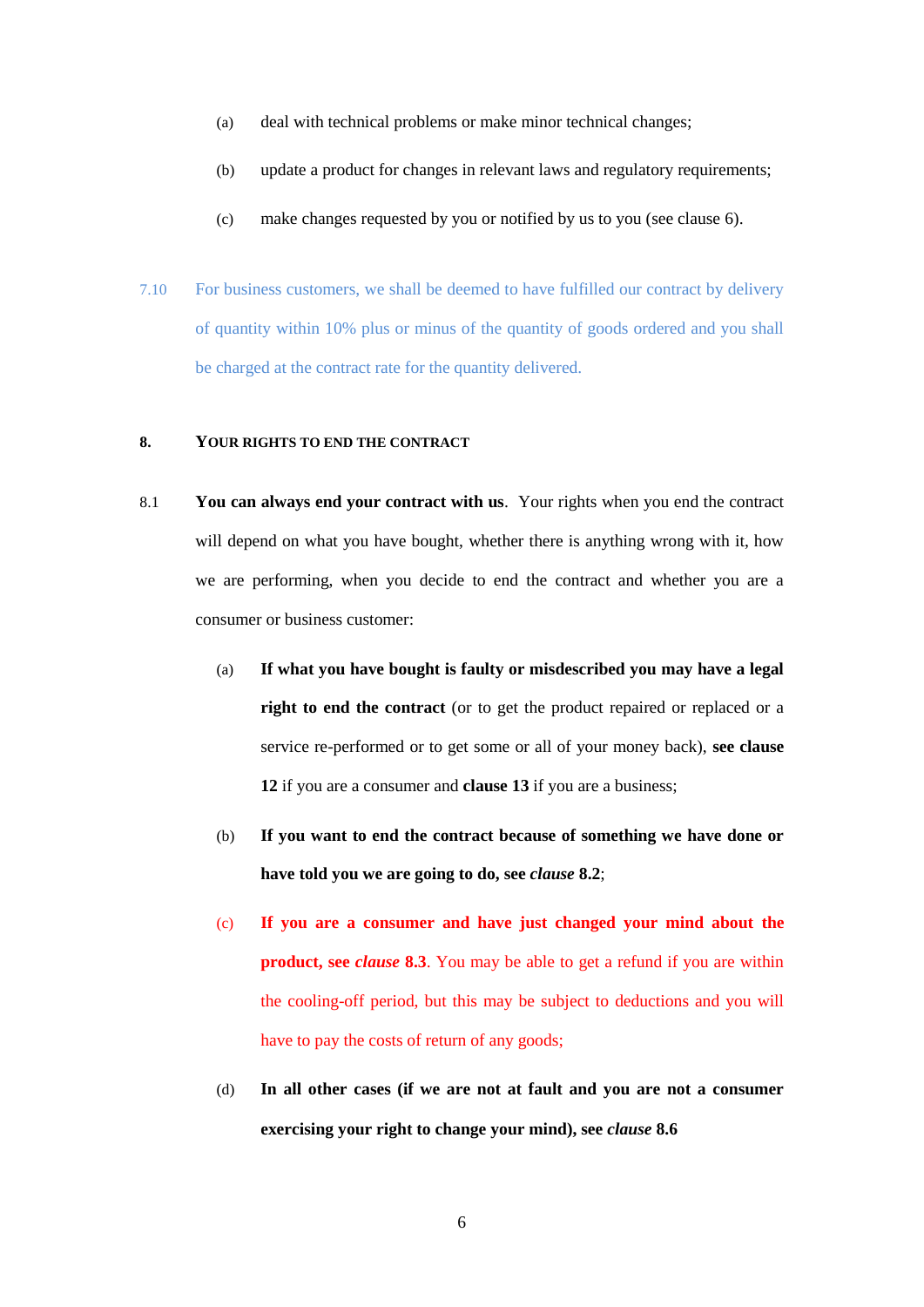- <span id="page-7-0"></span>8.2 **Ending the contract because of something we have done or are going to do**. If you are ending a contract for a reason set out at 8.2(a) to 8.2(d) below the contract will end immediately and we will refund you in full for any products which have not been provided and you may also be entitled to compensation. The reasons are:
	- (a) we have told you about an error in the price or description of the product you have ordered and you do not wish to proceed;
	- (b) there is a risk that supply of the products may be significantly delayed because of events outside our control;
	- (c) we have suspended supply of the products for technical reasons, or notify you we are going to suspend them for technical reasons, in each case for a period of more than 30 days; or
	- (d) you have a legal right to end the contract because of something we have done wrong.
- <span id="page-7-1"></span>8.3 **Exercising your right to change your mind if you are a consumer (Consumer Contracts Regulations 2013)**. If you are a consumer then for most products bought online you have a legal right to change your mind within 14 days and receive a refund. These rights, under the Consumer Contracts Regulations 2013, are explained in more detail in these terms.
- 8.4 **When consumers do not have a right to change their minds**. Your right as a consumer to change your mind does not apply in respect of:
	- (a) Products customised by affixation of your name or logo or other personal details such that we are unlikely to be able to supply them to other customers;
	- (b) digital products after you have started to download or stream these;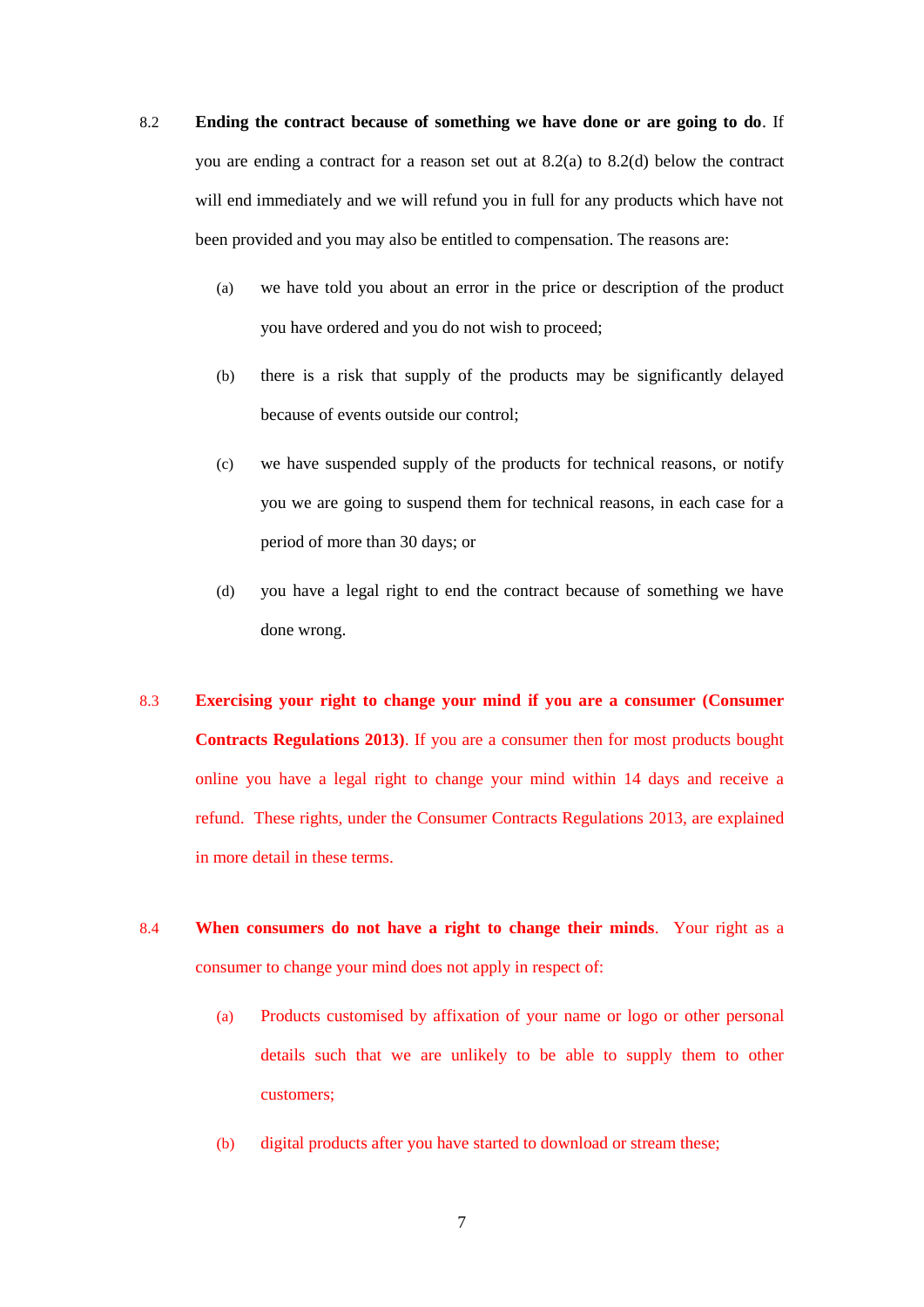- (c) services, once these have been completed, even if the cancellation period is still running;
- (d) products sealed for health protection or hygiene purposes, once these have been unsealed after you receive them;
- (e) sealed audio or sealed video recordings or sealed computer software, once these products are unsealed after you receive them; and
- (f) any products which become mixed inseparably with other items after their delivery.

#### 8.5 **How long do consumers have to change their minds?**

**If you have bought goods** you have 14 days after the day you/or someone you nominate receive/s the goods, **unless**:

- (i) **Your goods are split into several deliveries over different days**. In this case you have until 14 days after the day you (or someone you nominate) receives the last delivery.
- (ii) **Your goods are for regular delivery over a set period**. In this case you have until 14 days after the day you (or someone you nominate) receives the first delivery of the goods.

#### (iii) **You bought the goods in-store**

<span id="page-8-0"></span>8.6 **Ending the contract where we are not at fault and there is no right to change your mind**. Even if we are not at fault and you are not a consumer who has a right to change their mind (see clause [8.1\)](#page-6-0), you can still end the contract before it is completed, but you may have to pay us compensation. A contract for goods is completed when the product is delivered, and paid for. If you want to end a contract before it is completed where we are not at fault and you are not a consumer who has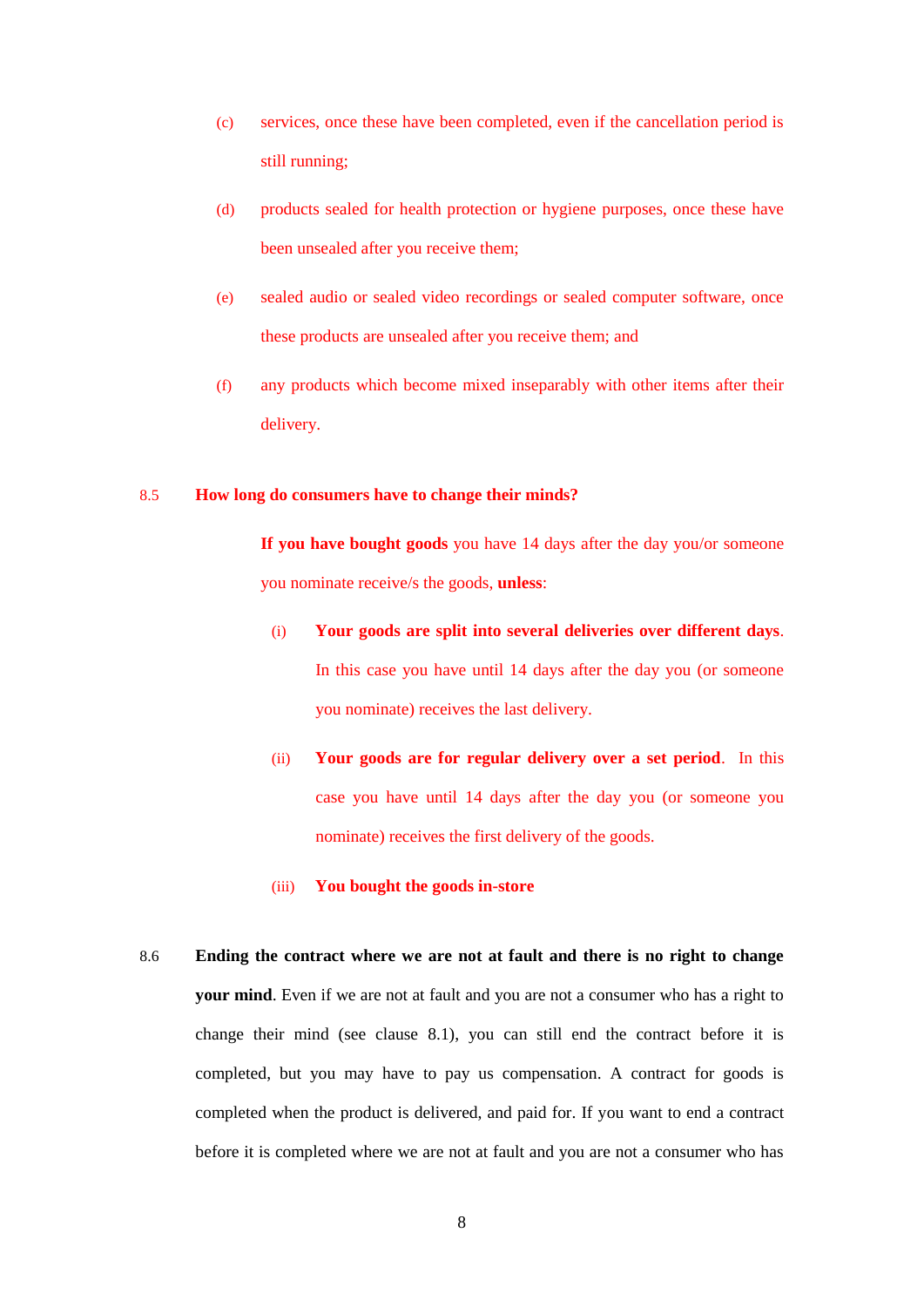changed their mind, just contact us to let us know. The contract will end immediately and we will refund any sums paid by you for products not provided but we may deduct from that refund (or, if you have not made an advance payment, charge you) reasonable compensation for the net costs we will incur as a result of your ending the contract.

# **9. HOW TO END THE CONTRACT WITH US (INCLUDING IF YOU ARE A CONSUMER WHO HAS CHANGED THEIR MIND)**

- 9.1 **Tell us you want to end the contract**. To end the contract with us, please let us know by doing one of the following:
	- (a) **Phone or email**. Call customer services on 01844 343663 or 01844 345975 or email us at info@briantsonline.com. Please provide your name, home address, details of the order and, where available, your phone number and email address.
	- (b) **By post**. Print off the form and post it to us at the address on the form. Or simply write to us at that address, including details of what you bought, when you ordered or received it and your name and address.

#### 9.2 **When we will pay the costs of return**. We will pay the costs of return:

- (a) if the products are faulty or misdescribed;
- (b) if you are ending the contract because we have told you of an upcoming change to the product or these terms, an error in pricing or description, a delay in delivery due to events outside our control or because you have a legal right to do so as a result of something we have done wrong.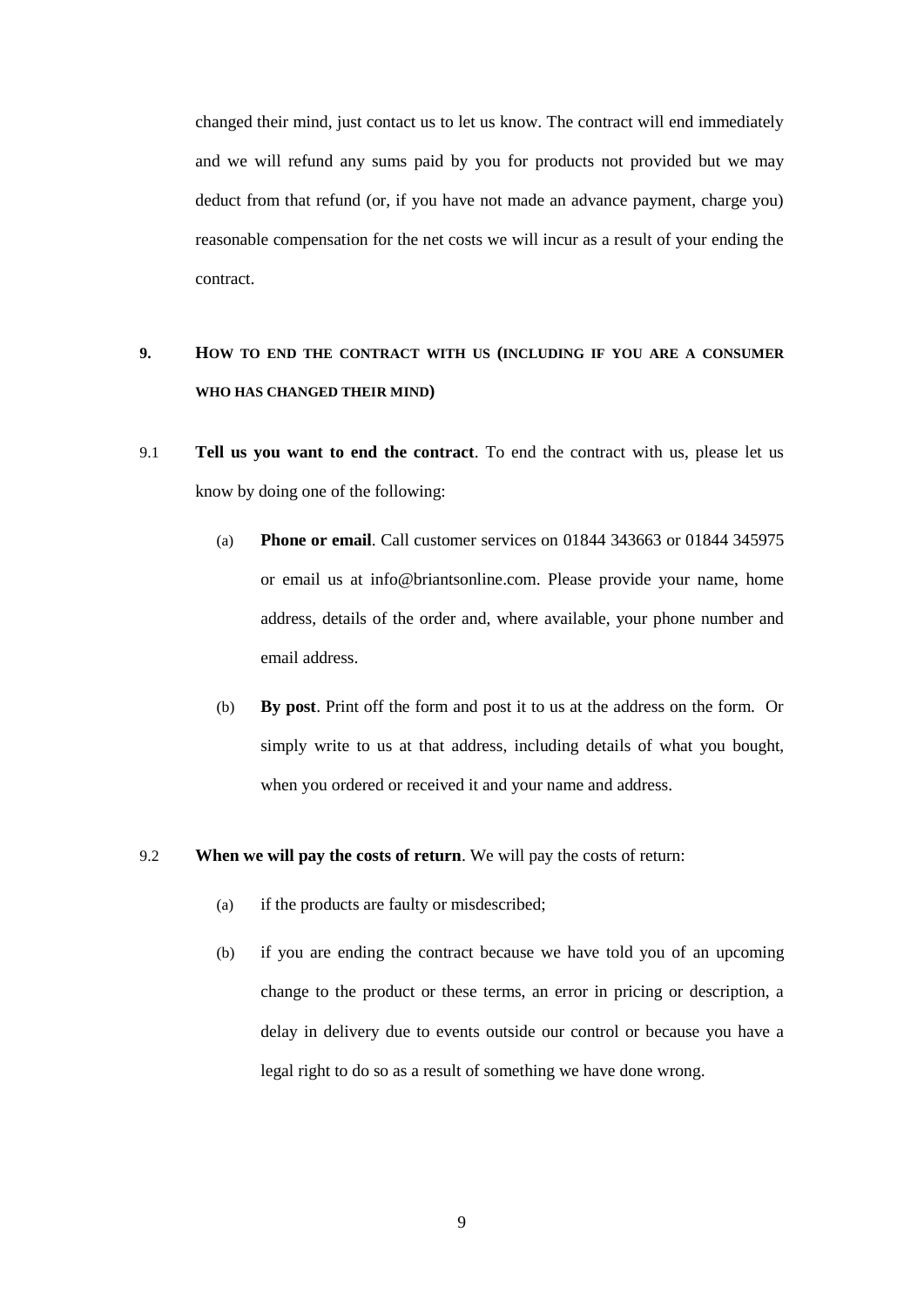In all other circumstances (including where you are a consumer exercising your right to change your mind) you must pay the costs of return/return the goods yourself.

- 9.3 **What we charge for collection**. If you are responsible for the costs of return and we are collecting the product from you, we will charge you the direct cost to us of collection, plus an administration charge of £25.
- 9.4 **How we will refund you**. If you are entitled to a refund under these terms we will refund you the price you paid for the products including delivery costs, by the method you used for payment. However, we may make deductions from the price, as described below.
- 9.5 **When we may make deduction from refunds if you are a consumer exercising your right to change your mind**. If you are exercising your right to change your mind:
	- (a) We may reduce your refund of the price (excluding delivery costs) to reflect any reduction in the value of the goods, if this has been caused by your handling them in a way which would not be permitted in a shop. If we refund you the price paid before we are able to inspect the goods and later discover you have handled them in an unacceptable way, you must pay us an appropriate amount.
	- (b) The maximum refund for delivery costs will be the costs of delivery by the least expensive delivery method we offer. For example, if we offer delivery of a product within 3-5 days at one cost but you choose to have the product delivered quicker at a higher cost, then we will only refund what you would have paid for the cheaper delivery option.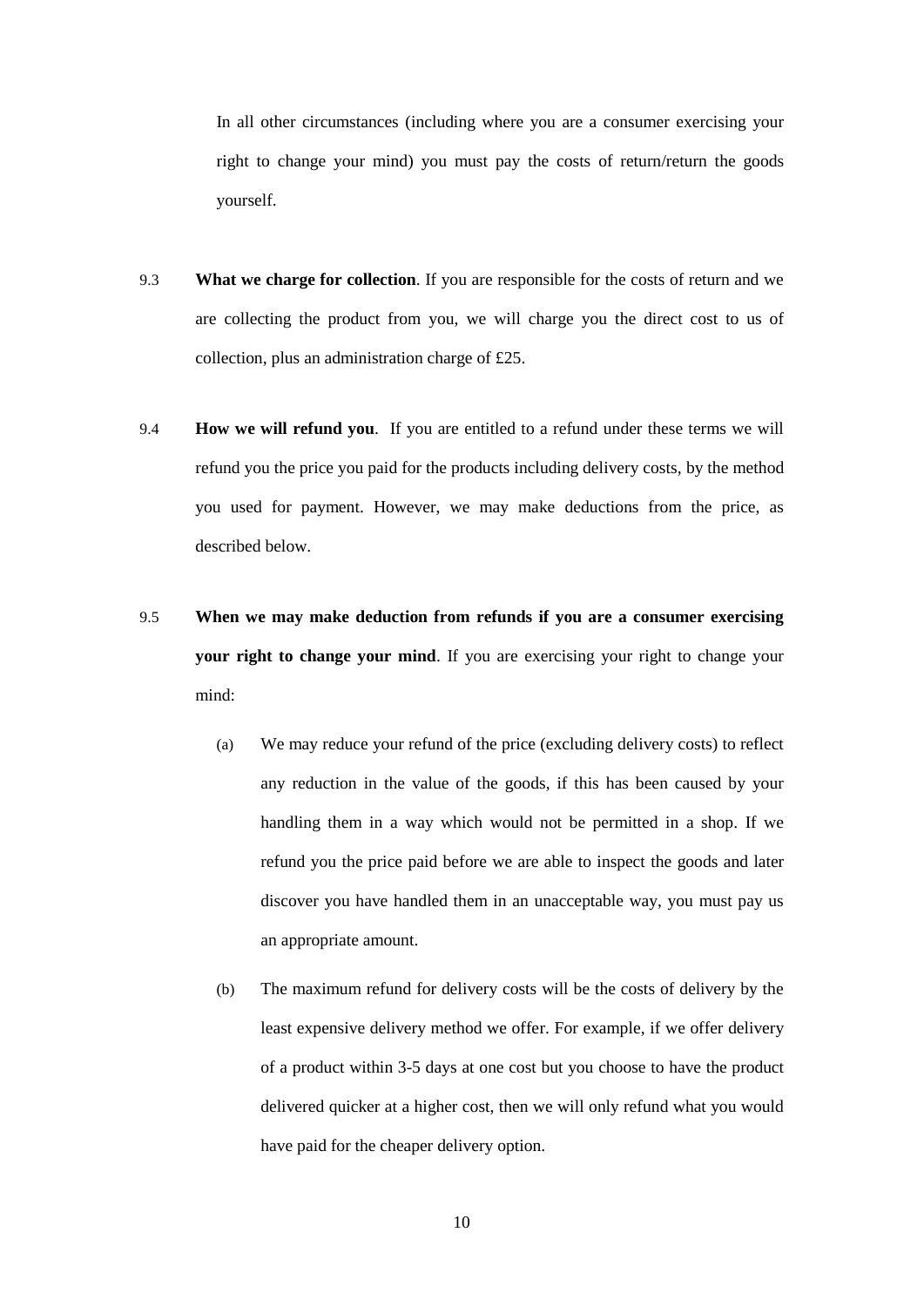- (c) Where the product is a service, we may deduct from any refund an amount for the supply of the service for the period for which it was supplied, ending with the time when you told us you had changed your mind. The amount will be in proportion to what has been supplied, in comparison with the full coverage of the contract.
- 9.6 **When your refund will be made**. We will make any refunds due to you as soon as possible. If you are a consumer exercising your right to change your mind then:
	- (a) If the products are goods and we have not offered to collect them, your refund will be made within 14 days from the day on which we receive the product back from you or, if earlier, the day on which you provide us with evidence that you have sent the product back to us. For information about how to return a product to us, read clause 12.
	- (b) In all other cases, your refund will be made within 14 days of your telling us you have changed your mind

## **10. OUR RIGHTS TO END THE CONTRACT**

- <span id="page-11-0"></span>10.1 **We may end the contract if you break it**. We may end the contract for a product at any time by writing to you if:
	- (a) you do not make any payment to us when it is due and you still do not make payment within 14 days of us reminding you that payment is due;
	- (b) you do not, within a reasonable time, allow us to deliver the products to you or collect them from us; or
	- (c) you do not, within a reasonable time, allow us access to your premises to supply the services.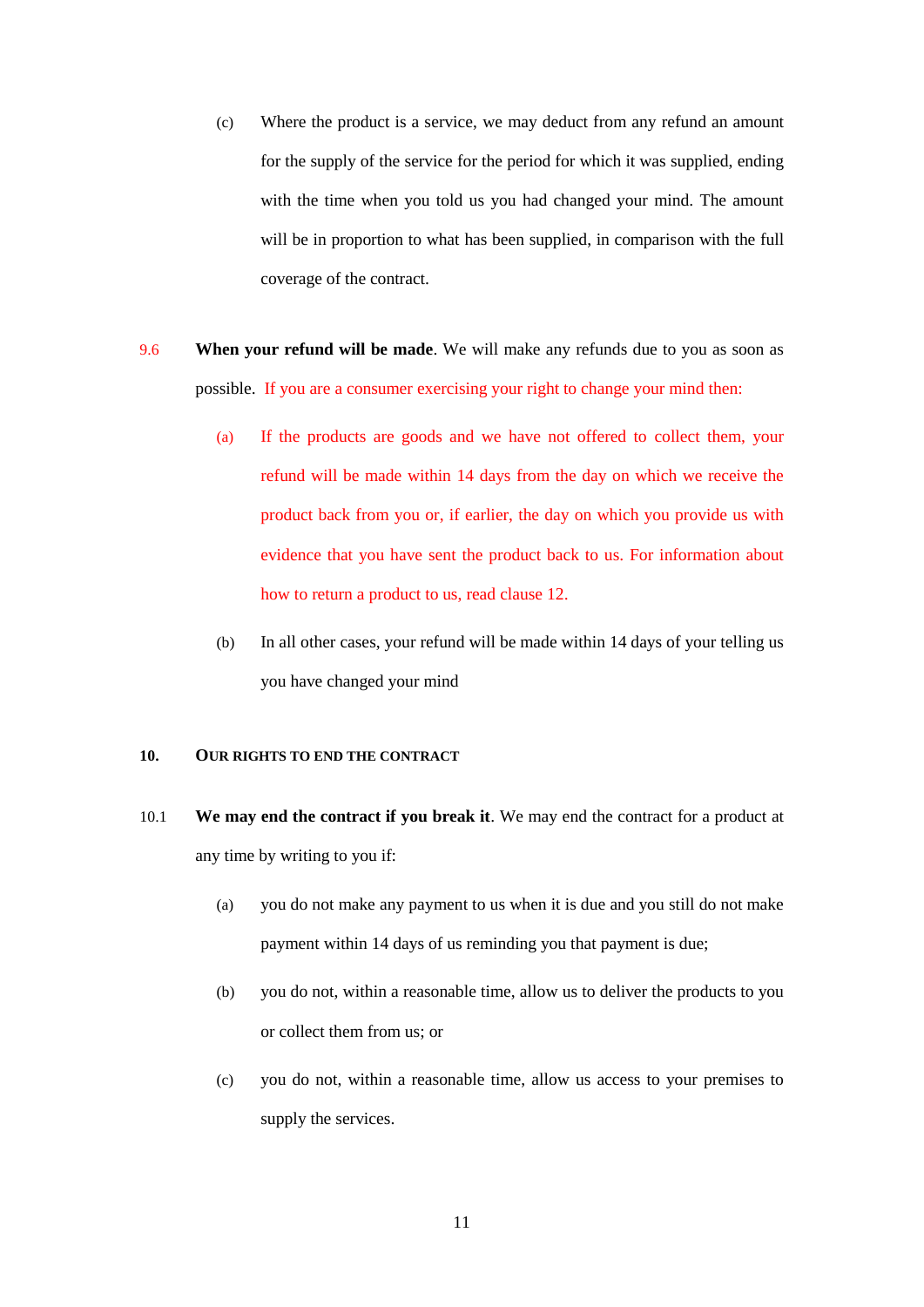<span id="page-12-0"></span>10.2 **You must compensate us if you break the contract**. If we end the contract in the situations set out in clause [10.1](#page-11-0) we will refund any money you have paid in advance for products we have not provided but we may deduct or charge you reasonable compensation for the net costs we will incur as a result of your breaking the contract, including any legal costs we incur on a full indemnity basis, including legal costs and expenses for collection of goods..

#### **11. IF THERE IS A PROBLEM WITH THE PRODUCT**

**How to tell us about problems**. If you have any questions or complaints about the product, please contact us. You can telephone our customer service team at 01844 343663 or 01844 345975 or write to us at Green Close Works Thame Road, Longwick, Princes Risborough, Buckinghamshire, HP27 9SG or info@briantsonline.co.uk.

#### <span id="page-12-1"></span>**12. YOUR RIGHTS IN RESPECT OF DEFECTIVE PRODUCTS IF YOU ARE A CONSUMER**

<span id="page-12-2"></span>12.1 If you are a consumer we are under a legal duty to supply products that are in conformity with this contract. See the box below for a summary of your key legal rights in relation to the products. Nothing in these terms will affect your legal rights.

# **Summary of your key legal rights**

This is a summary of your key legal rights. These are subject to certain exceptions. For detailed information please visit the Citizens Advice website www.adviceguide.org.uk or call 03454 04 05 06.

If your product is **goods**, the Consumer Rights Act 2015 says goods must be as described,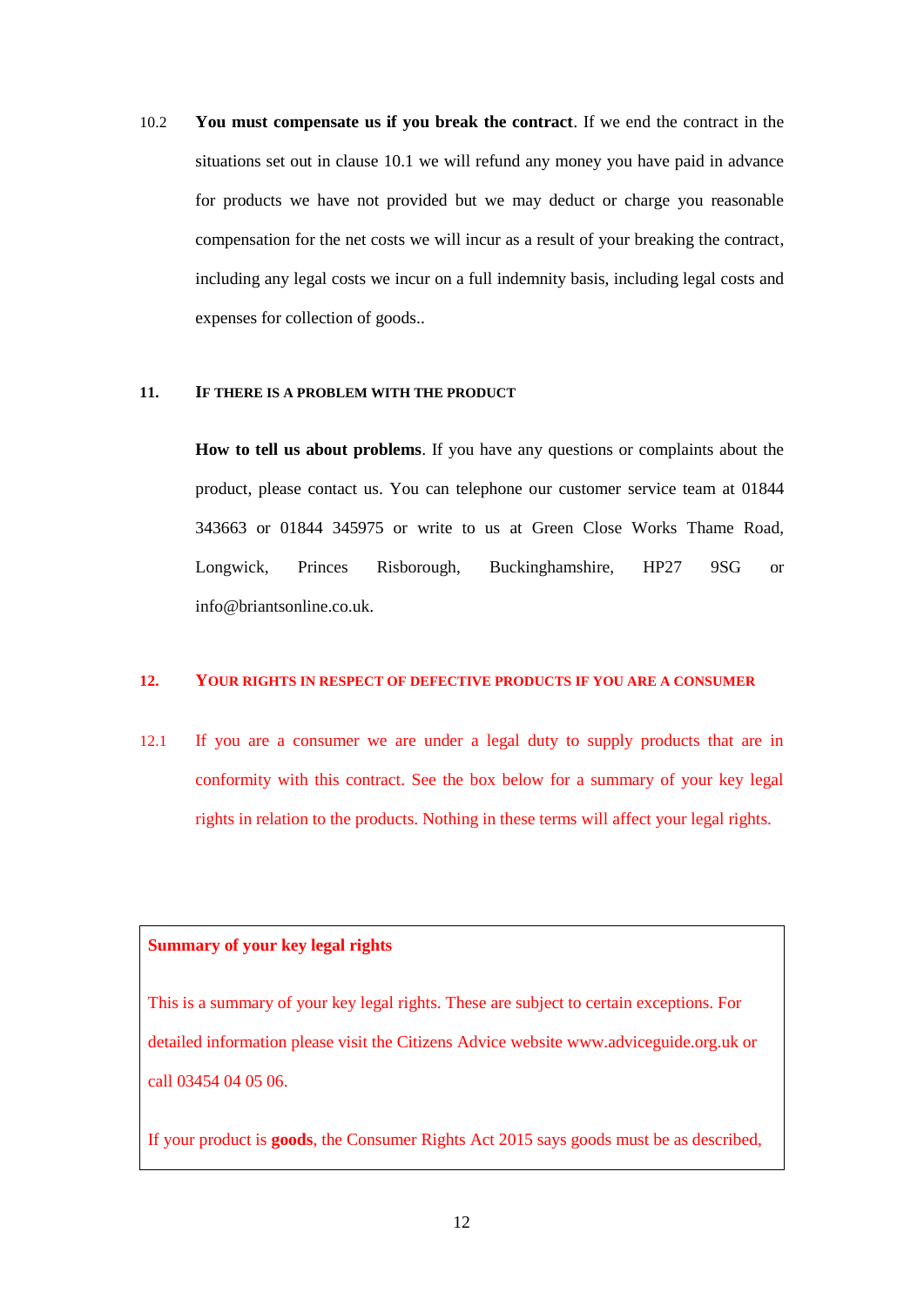fit for purpose and of satisfactory quality. During the expected lifespan of your product your legal rights entitle you to the following:

- up to 30 days: if your goods are faulty, then you can get an immediate refund.
- up to six months: if your goods can't be repaired or replaced, then you're entitled to a full refund, in most cases.
- up to six years: if your goods do not last a reasonable length of time you may be entitled to some money back.

See also claus[e 8.3.](#page-7-1)

12.2 **Your obligation to return rejected products**. If you wish to exercise your legal rights to reject defective products you must either return them in person to where you bought them, post them back to us or (if they are not suitable for posting) allow us to collect them from you. We will pay the costs of postage or collection. Please call customer services on 01844 343663 or 01844 345975 or email us at info@briantsonline.co.uk. to arrange collection.

## <span id="page-13-0"></span>**13. YOUR RIGHTS IN RESPECT OF DEFECTIVE PRODUCTS IF YOU ARE A BUSINESS**

- <span id="page-13-1"></span>13.1 If you are a business customer we warrant that on delivery, and for a period of 90 days from the date of delivery (**warranty period**), any products which are goods shall:
	- (a) conform with their description;
	- (b) be free from material defects in design, material and workmanship;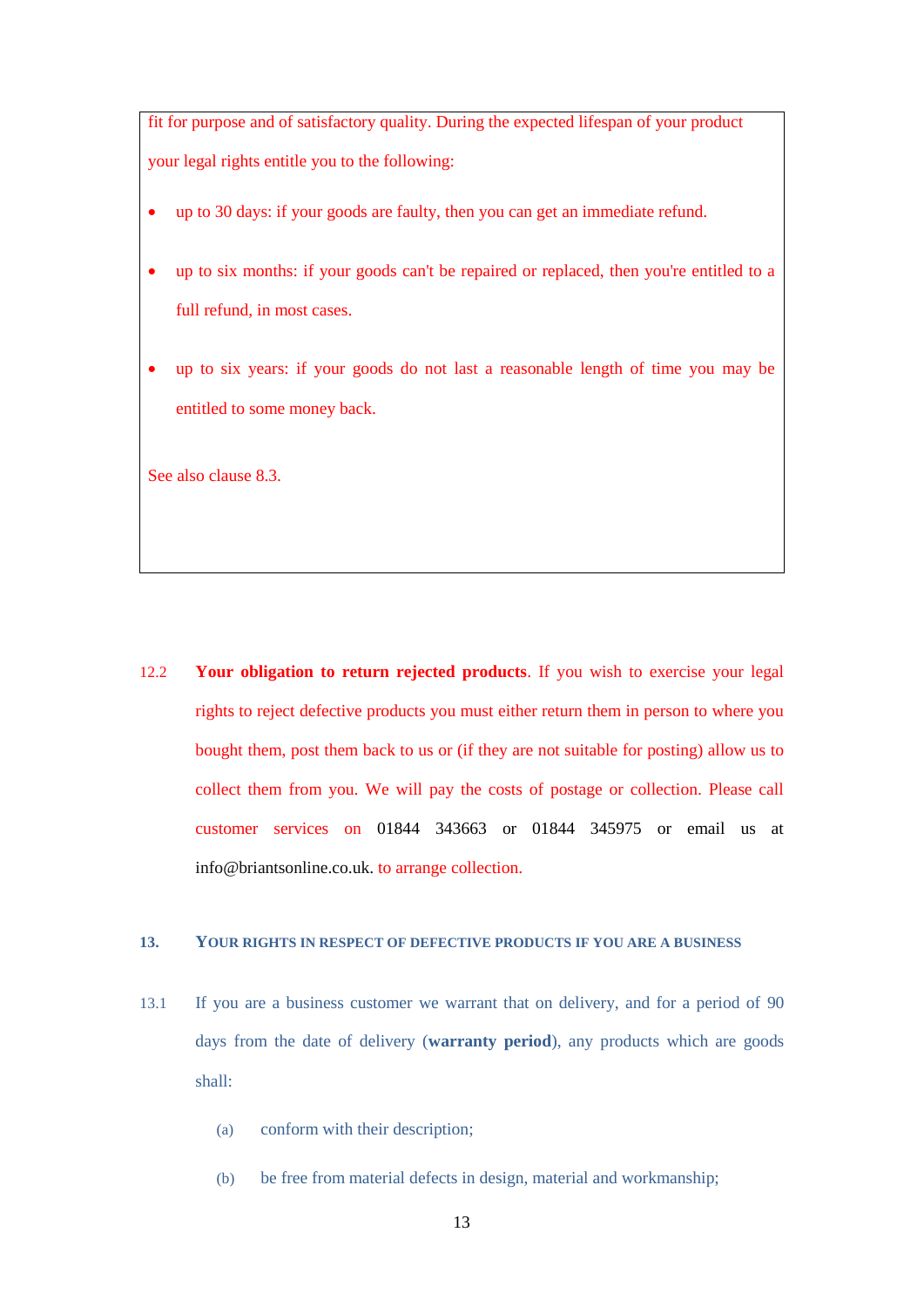- (c) be of satisfactory quality (within the meaning of the Sale of Goods Act 1979); and
- (d) be fit for any purpose held out by us.
- <span id="page-14-1"></span><span id="page-14-0"></span>13.2 Subject to clause 13.4, if:
	- (a) you give us notice in writing during the warranty period within a reasonable time of discovery that a product does not comply with the warranty set out in clause [13.1;](#page-13-1)
	- (b) we are given a reasonable opportunity of examining such product; and
	- (c) you return such product to us at our cost,

we shall, at our option, repair or replace the defective product, or refund the price of the defective product in full.

- 13.3 We will not be liable for a product's failure to comply with the warranty in clause [13.1](#page-13-1) if:
	- (a) you make any further use of such product after giving a notice in accordance with claus[e 13.2\(a\);](#page-14-0)
	- (b) the defect arises because you failed to follow our oral or written instructions as to the storage of the product or (if there are none) good trade practice;
	- $(c)$  ;
	- (d) you alter or repair the product without our written consent; or
	- (e) the defect arises as a result of fair wear and tear, wilful damage, negligence, or abnormal working conditions.
- 13.4 Except as provided in this clause [13,](#page-13-0) we shall have no liability to you in respect of a product's failure to comply with the warranty set out in clause [13.1.](#page-13-1)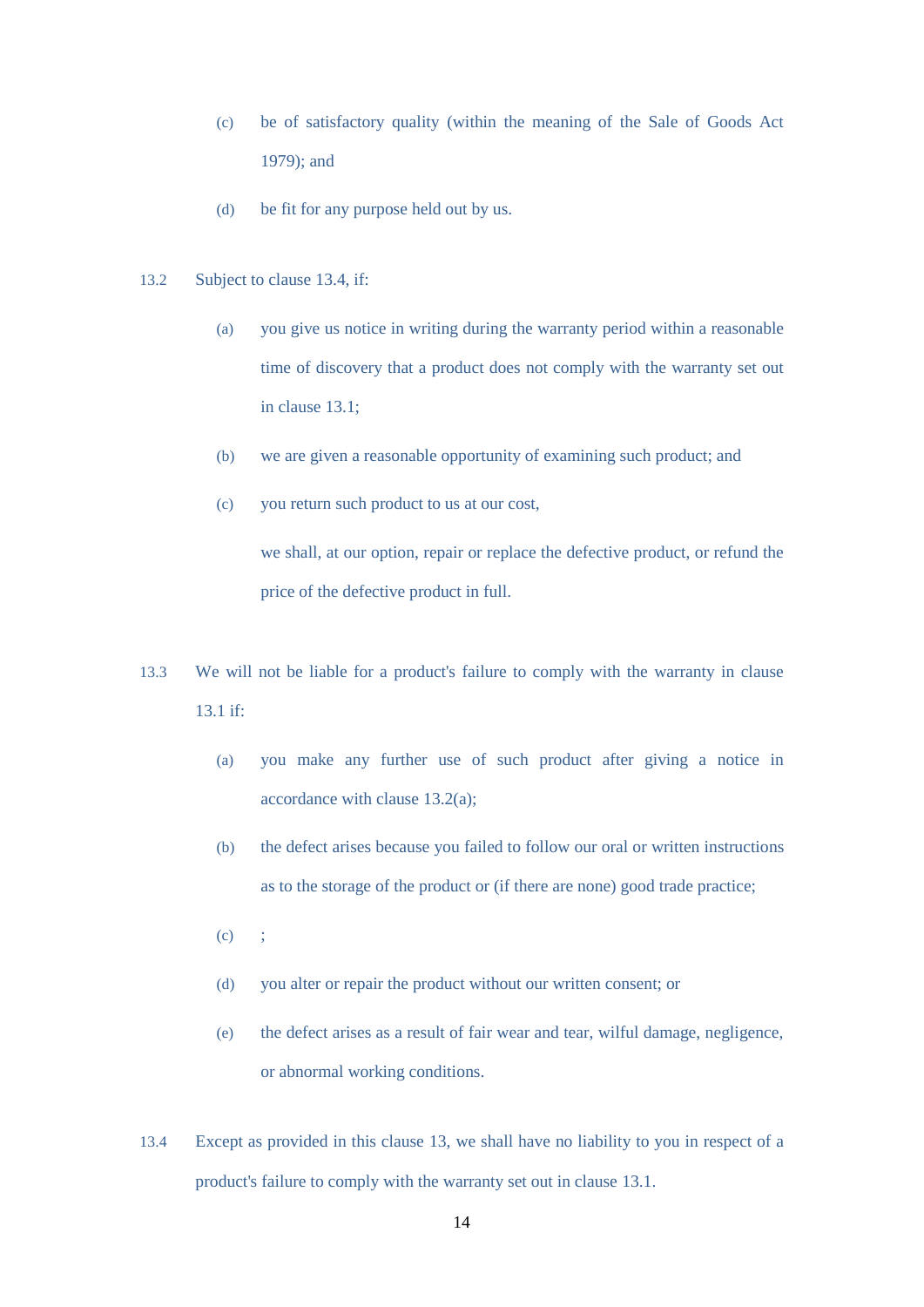13.5 These terms shall apply to any repaired or replacement products supplied by us under clause [13.2.](#page-14-1)

#### **14. PRICE AND PAYMENT**

- 14.1 **Where to find the price for the product**. The price of the product (which includes VAT) will be the price indicated on the order pages when you placed your order or on the product itself if you buy it from our store. We take care to ensure that the price of the product advised to you is correct. However please read clause [14.3](#page-15-0) for what happens if we discover an error in the price of the product you order.
- 14.2 **We will pass on changes in the rate of VAT**. If the rate of VAT changes between your order date and the date we supply the product, we will adjust the rate of VAT that you pay, unless you have already paid for the product in full before the change in the rate of VAT takes effect.
- <span id="page-15-0"></span>14.3 **What happens if we got the price wrong**. It is always possible that, despite our best efforts, some of the products we sell may be incorrectly priced. We will normally check prices before accepting your order so that, where the product's correct price at your order date is less than our stated price at your order date, we will charge the lower amount. If the product's correct price at your order date is higher than the price stated to you, we will contact you for your instructions before we accept your order. If we accept and process your order where a pricing error is obvious and unmistakeable and could reasonably have been recognised by you as a mispricing, we may end the contract, refund you any sums you have paid and require the return of any goods provided to you.
- 14.4 **When you must pay and how you must pay**. We accept payment by Paypal on our website and by cash or card (including Mastercard and Visa) when you pay in store.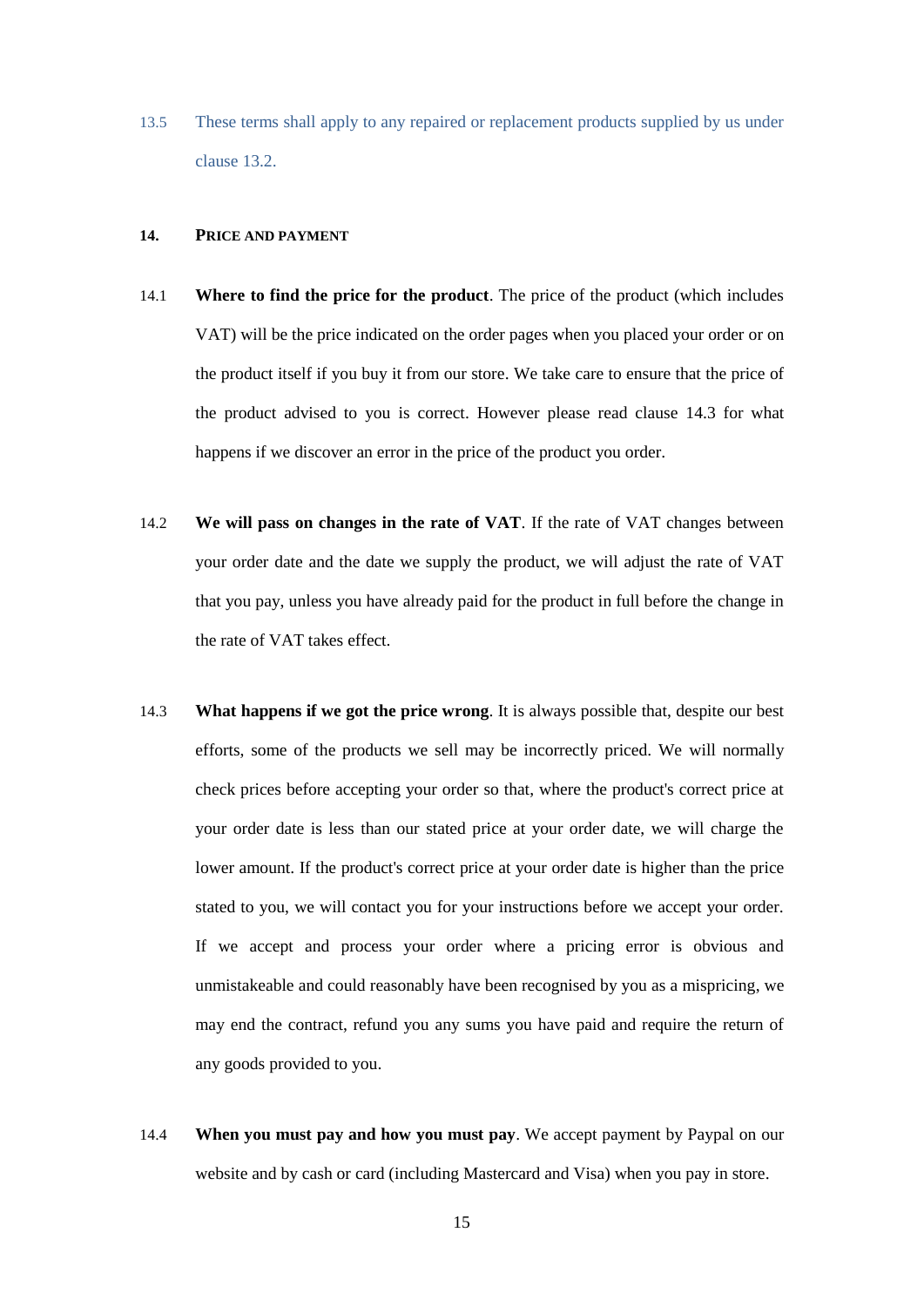- (a) Unless we have accepted you as an account customer, you must pay for the products before we dispatch them or before you take them from our store.
- (b) For **account customers**, you must pay for goods in full within 30 days of the date of the invoice, unless other settlement terms are agreed with us in writing.
- 14.5 **No right of set-off if you are a business customer**. If you are a business customer you must pay all amounts due to us under these terms in full without any set-off, counterclaim, deduction or withholding (other than any deduction or withholding of tax as required by law).
- 14.6 **We can charge interest if you pay late**. If you do not make any payment to us by the due date we may charge interest to you on the overdue amount at the rate of 5 % per annum above the base lending rate of Barclays Bank plc from time to time. This interest shall accrue on a daily basis from the due date until we receive payment of the overdue amount, whether before or after judgment. You must pay us interest together with any overdue amount.
- 14.7 **What to do if you think an invoice is wrong**. If you think an invoice is wrong please contact us promptly to let us know. You will not have to pay any interest until the dispute is resolved. Once the dispute is resolved we will charge you interest on correctly invoiced sums from the original due date.

# **15. OUR RESPONSIBILITY FOR LOSS OR DAMAGE SUFFERED BY YOU IF YOU ARE A CONSUMER**

15.1 **We are responsible to you for foreseeable loss and damage caused by us**. If we fail to comply with these terms, we are responsible for loss or damage you suffer that is a foreseeable result of our breaking this contract or our failing to use reasonable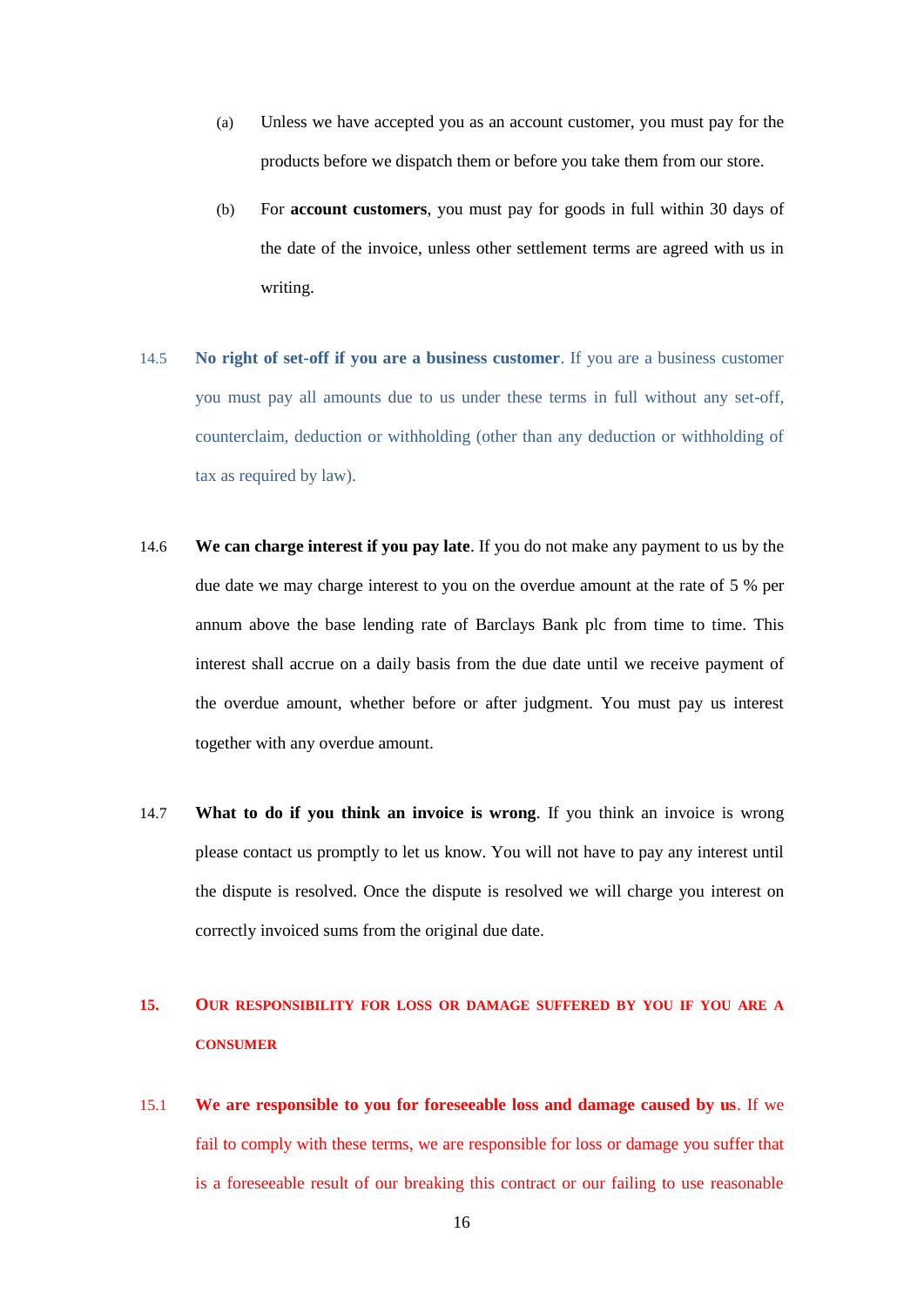care and skill, but we are not responsible for any loss or damage that is not foreseeable. Loss or damage is foreseeable if either it is obvious that it will happen or if, at the time the contract was made, both we and you knew it might happen, for example, if you discussed it with us during the sales process.

- 15.2 **We do not exclude or limit in any way our liability to you where it would be unlawful to do so**. This includes liability for death or personal injury caused by our negligence or the negligence of our employees, agents or subcontractors; for fraud or fraudulent misrepresentation; for breach of your legal rights in relation to the products as summarised at clause [12.1;](#page-12-2) and for defective products under the Consumer Protection Act 1987
- 15.3 **We are not liable for business losses**. If you are a consumer we only supply the products for to you for domestic and private use. If you use the products for any commercial, business or re-sale purpose our liability to you will be limited as set out in clause [16.](#page-17-0)

# <span id="page-17-0"></span>**16. OUR RESPONSIBILITY FOR LOSS OR DAMAGE SUFFERED BY YOU IF YOU ARE A BUSINESS**

- <span id="page-17-1"></span>16.1 Nothing in these terms shall limit or exclude our liability for:
	- (a) death or personal injury caused by our negligence, or the negligence of our employees, agents or subcontractors (as applicable);
	- (b) fraud or fraudulent misrepresentation;
	- (c) breach of the terms implied by section 12 of the Sale of Goods Act 1979 or section 2 of the Supply of Goods and Services Act 1982; or
	- (d) defective products under the Consumer Protection Act 1987; or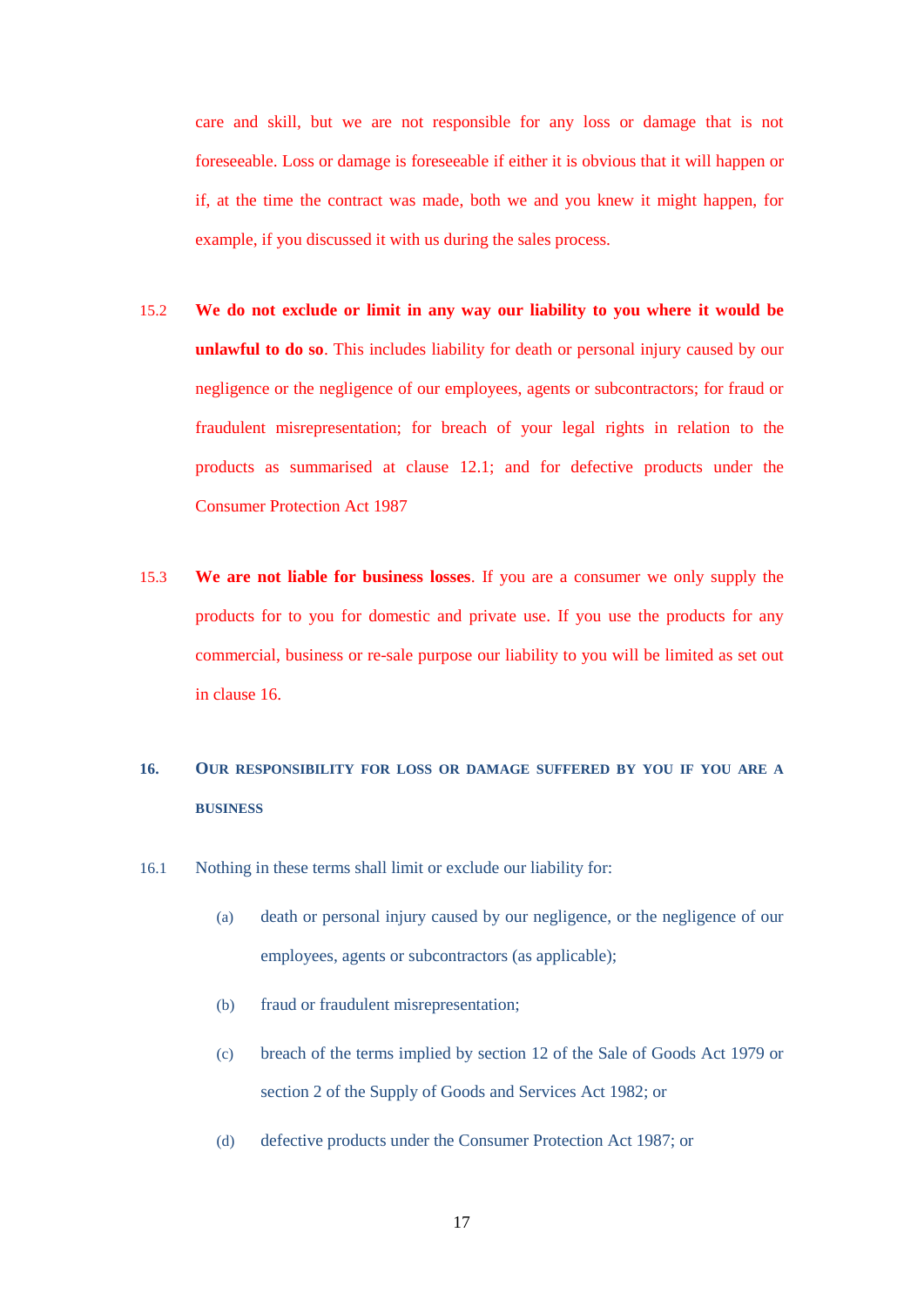- (e) any matter in respect of which it would be unlawful for us to exclude or restrict liability.
- 16.2 Except to the extent expressly stated in clause [13.1](#page-13-1) all terms implied by sections 13 to 15 of the Sale of Goods Act 1979 and sections 3 to 5 of the Supply of Goods and Services Act 1982 are excluded.
- 16.3 Subject to clause [16.1:](#page-17-1)
	- (a) we shall not be liable to you, whether in contract, tort (including negligence), breach of statutory duty, or otherwise, for any loss of profit, or any indirect or consequential loss arising under or in connection with any contract between us; and
	- (b) our total liability to you for all other losses arising under or in connection with any contract between us, whether in contract, tort (including negligence), breach of statutory duty, or otherwise, shall be limited to the total price of products ordered under such contract.

#### **17. HOW WE MAY USE YOUR PERSONAL INFORMATION**

- 17.1 **How we will use your personal information**. We will use the personal information you provide to us:
	- (a) to supply the products to you;
	- (b) to process your payment for the products; and
	- (c) if you agreed to this during the order process, to give you information about similar products that we provide, but you may stop receiving this at any time by contacting us.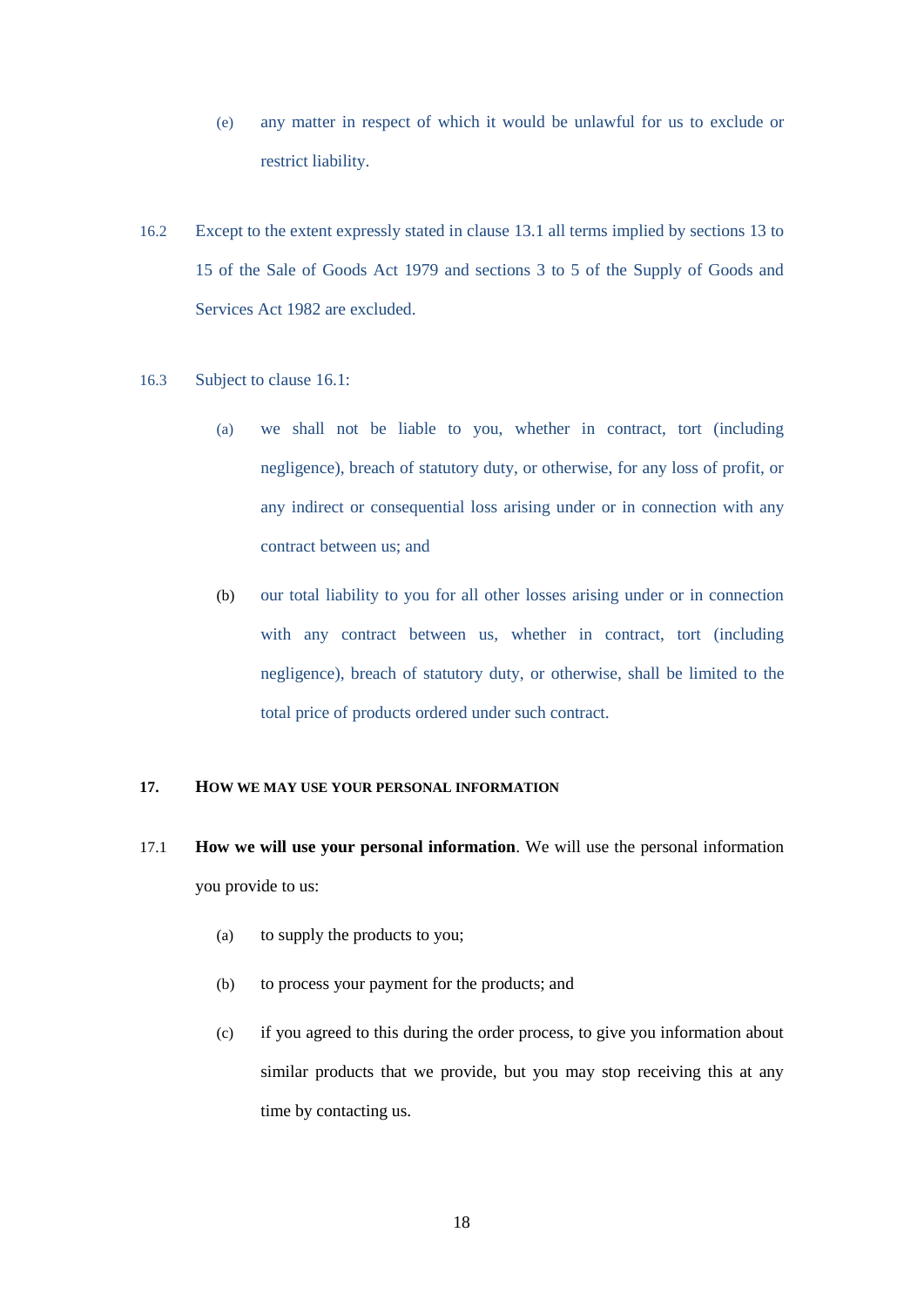- 17.2 **We may pass your personal information to credit reference agencies**. Where we extend credit to you for the products we may pass your personal information to credit reference agencies and they may keep a record of any search that they do.
- 17.3 **We will only give your personal information to third parties where the law either requires or allows us to do so**.

### **18. OTHER IMPORTANT TERMS**

- 18.1 **We may transfer this agreement to someone else**. We may transfer our rights and obligations under these terms to another organisation. We will contact you to let you know if we plan to do this. If you are unhappy with the transfer you may contact us to end the contract within 14 days of us telling you about it and we will refund you any payments you have made in advance for products not provided.
- 18.2 **You need our consent to transfer your rights to someone else (except that you can always transfer our guarantee)**. You may only transfer your rights or your obligations under these terms to another person if we agree to this in writing. However, if you are a consumer you may transfer our guarantee at clause 8.3 to a person who has acquired the product. We may require the person to whom the guarantee is transferred to provide reasonable evidence that they are now the owner of the relevant item or property.
- 18.3 **Nobody else has any rights under this contract (except someone you pass your guarantee on to**). This contract is between you and us. No other person shall have any rights to enforce any of its terms.
- 18.4 **If a court finds part of this contract illegal, the rest will continue in force**. Each of the paragraphs of these terms operates separately. If any court or relevant authority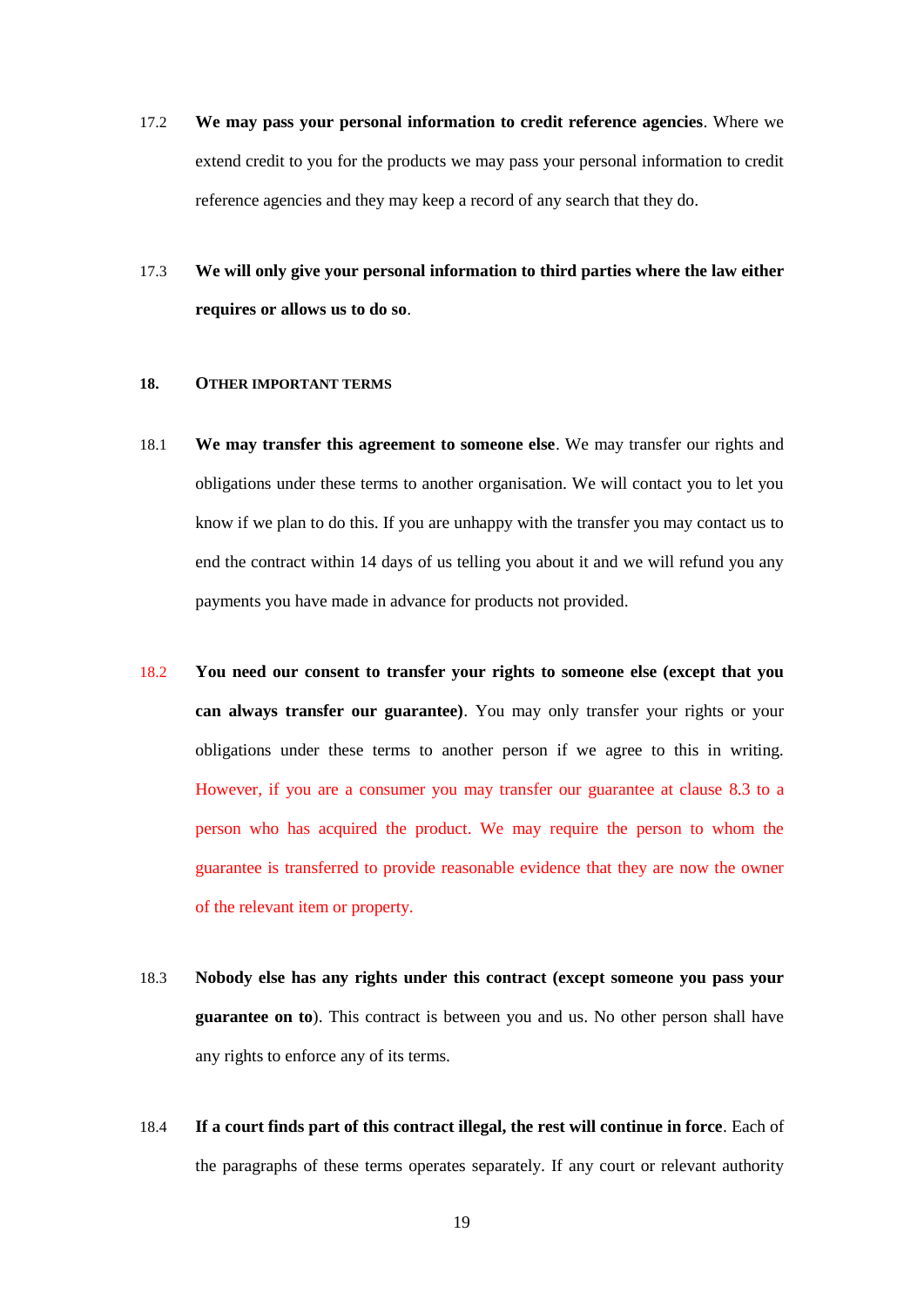decides that any of them are unlawful, the remaining paragraphs will remain in full force and effect.

- 18.5 **Even if we delay in enforcing this contract, we can still enforce it later**. If we do not insist immediately that you do anything you are required to do under these terms, or if we delay in taking steps against you in respect of your breaking this contract, that will not mean that you do not have to do those things and it will not prevent us taking steps against you at a later date. For example, if you miss a payment and we do not chase you but we continue to provide the products, we can still require you to make the payment at a later date.
- 18.6 **Which laws apply to this contract and where you may bring legal proceedings if you are a consumer**. These terms are governed by English law and you can bring legal proceedings in respect of the products in the English courts. If you live in other countries, you can bring legal proceedings in respect of the products in either your country or the English courts.
- 18.7 **Which laws apply to this contract and where you may bring legal proceedings if you are a business**. If you are a business, any dispute or claim arising out of or in connection with a contract between us or its subject matter or formation (including non-contractual disputes or claims) shall be governed by and construed in accordance with the law of England and Wales and the courts of England and Wales shall have exclusive jurisdiction to settle any such dispute or claim.